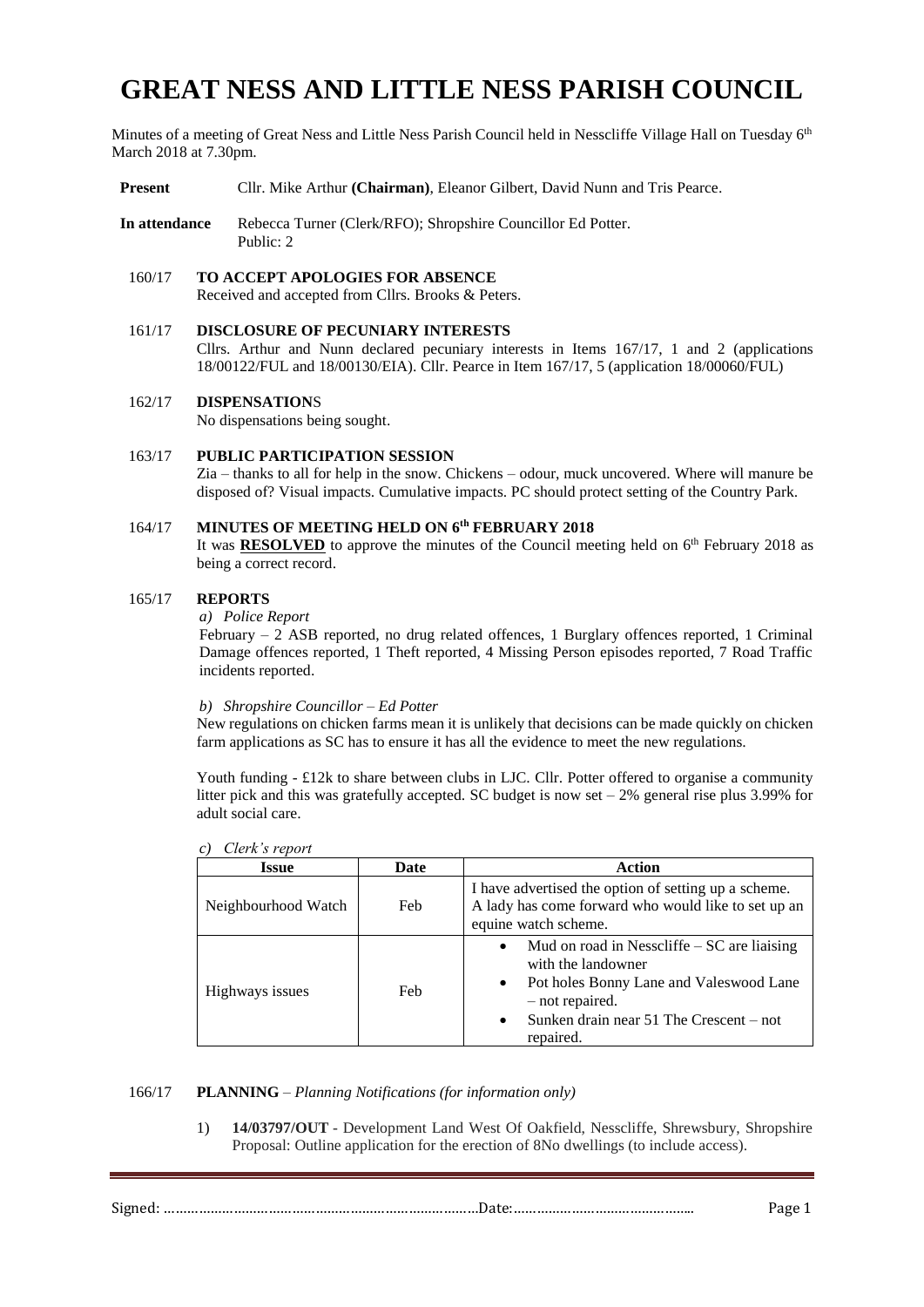#### *Awaiting decision*

2) **14/05257/FUL** - Proposed Dwelling Adj Hopton Farm, Nesscliffe, Shrewsbury, Shropshire Proposal: Erection of a Single Plot Exception (SPE) affordable dwelling and formation of access

*Awaiting decision*

- 3) **17/02539/LBC** Ness Strange, Great Ness, Shropshire, SY4 2LE Proposal: Conversion of traditional buildings into 6 residential dwellings and siting of a mini sewage treatment plant. *Awaiting decision*
- 4) **17/02538/FUL** Ness Strange, Great Ness, Shropshire, SY4 2LE **Proposal**: Conversion of tradition building into 6 residential dwellings and siting of a mini sewage treatment plant. *Awaiting decision*
- 5) **17/03414/VAR106** Land Adj. Little Ness Village Hall, Little Ness, Shrewsbury, Shropshire, SY4 2LG **Proposal**: Variation of Section 106 for planning application number 13/03505/FUL to remove the requirement to contribute towards affordable housing. *Awaiting decision*
- 6) **17/02960/FUL** Great Ness Dryers Caravan Storage, Warehouse And Office, Rodefern Lane, Great Ness, Montford Bridge, Shrewsbury, Shropshire, SY4 1AT **Proposal**: Erection of detached dwelling with detached garage following demolition of agricultural/industrial buildings former grain store. *Awaiting decision*
- 7) **17/04627/VAR -** Foxholes Buildings, Little Ness, Shrewsbury, Shropshire Proposal: Variation of Condition No. 3 (approved plans) attached to Planning Permission 17/02290/FUL dated 02 August 2017. *Awaiting Decision*
- 8) **17/04621/REM -** Proposed Residential Development East Of Wilcot Lane, Nesscliffe, Shrewsbury, Shropshire **Proposal:** Reserved matters pursuant to Outline permission 14/03259/OUT. *Awaiting Decision*
- 9) **17/04540/FUL -** Little Ness Manor, Little Ness, Shrewsbury, Shropshire, SY4 2LG Proposal: Application under Section 73A of the Town & Country Planning Act for the erection of one dwelling and 3-bay detached garage with external staircase for first floor domestic use; formation of vehicular access (modification to previously approved). *Awaiting Decision*
- 10) **17/05070/FUL -** Agricultural Building North Of Red House Farm, Little Ness, Shrewsbury Conversion of and extension to agricultural building to form single dwelling. *Awaiting Decision*
- 11) **17/05151/EIA** Proposed Poultry Units NW Of North Farm, Felton Butler Proposal: Erection of four poultry rearing buildings, eight feed bins, biomass store and amenity building including landscaping and tree planting. *Awaiting Decision*
- 12) **17/05994/FUL**  1 St Martins Meadow, Little Ness, Shrewsbury, Shropshire, SY4 2AR Proposal: Erection of single storey extension to rear *Grant Permission*
- 13) **17/06069/FUL -** Queens Court, Little Ness, Shrewsbury, Shropshire, SY4 2LL Proposal: Erection of a detached garage and pump house and change of use of land for extension to residential curtilage

| . . |  |
|-----|--|
|-----|--|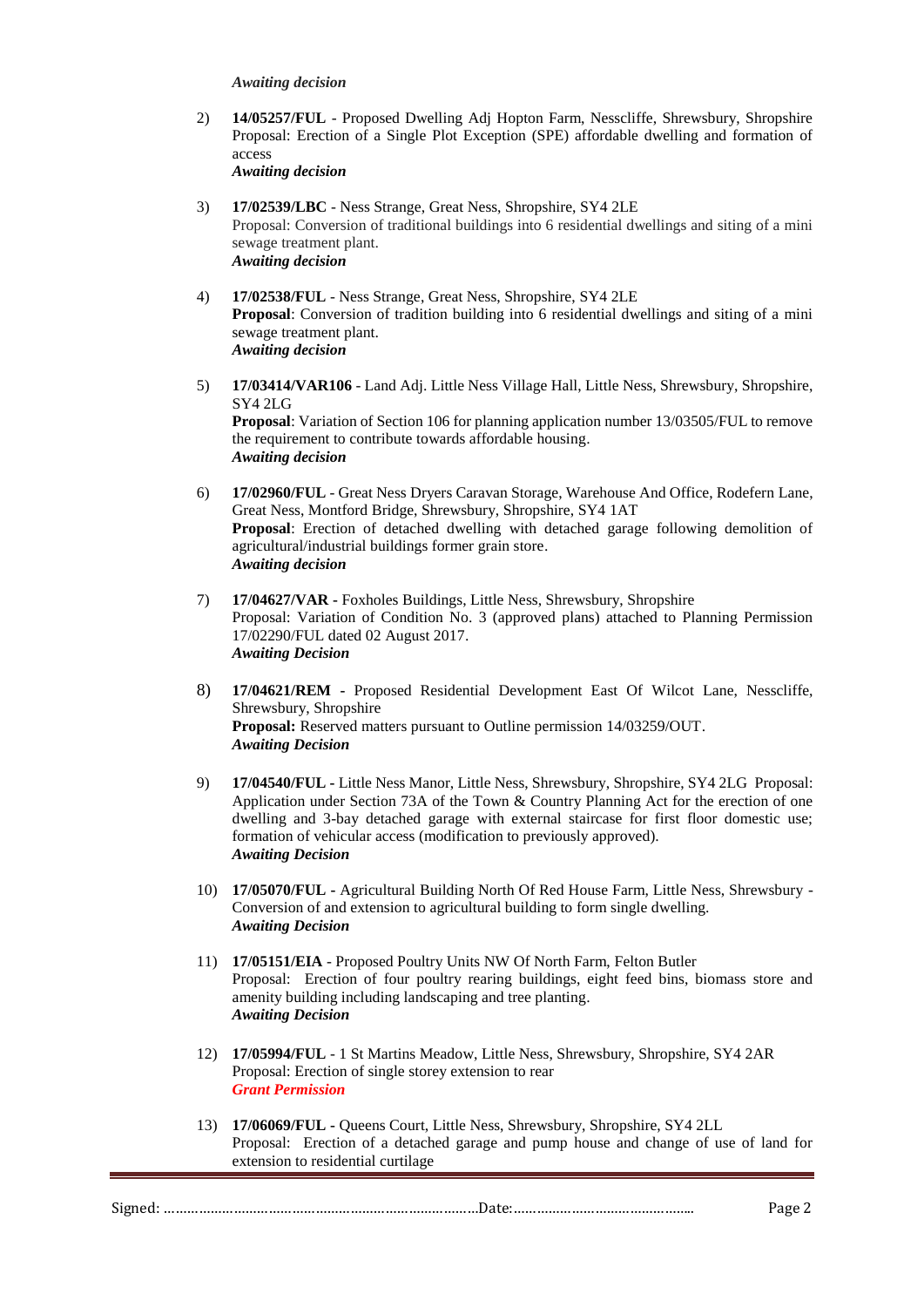- 14) **18/00092/TCA**  Oak House, Great Ness, Shrewsbury, Shropshire, SY4 2LE Proposal: Crown lift 4no Oaks to a height of 7 metres, remove dead branches, as appropriate from all trees and tidy up and trim storm damage on T4 within Great Ness Conservation Area *Consent by Right - Trees*
- 15) **17/01576/REM**  Phase 2 Proposed Residential Development Opposite The Crescent Nesscliffe

Proposal – Approval of reserved matters (appearance, landscaping, layout and scale) pursuant to permission 14/03357/OUT for the erection of 48 no. dwellings and associated garaging *Awaiting Decision*

- 16) **17/05437/FUL -** Land Adj Clan Keith Stables Proposal: Erection of a detached dwelling with ground floor stables, tack room and store to include alterations to existing vehicular access *Grant Permission*
- 17) **18/00362/REM -** Proposed Dwelling Plot 2 South Of Quarry House, Hopton, Nesscliffe Proposal: Reserved matters (Plot 2 Only) pursuant to outline planning application 15/01930/OUT for details of access, appearance, landscaping, layout and scale *Awaiting decision*

# 167/17 **PLANNING APPLICATIONS**

*Cllrs. Arthur and Nunn could not participate in Items 1 and 2 and therefore the meeting was inquorate.*

**1) 18/00122/FUL -** Wood Farm, Little Ness, Shrewsbury, Shropshire, SY4 2JP Proposal: Erection of a general purpose agricultural storage building and all associated works

Comments: It was not possible to comment as the meeting was inquorate.

**2) 18/00130/EIA** - Land North East Of Kinton, Shrewsbury, Shropshire Proposal: Erection of four poultry rearing buildings, nine feed bins, an agricultural worker dwelling, landscaping scheme and all associated works Comments: It was not possible to comment as the meeting was inquorate.

*The meeting was quorate again and resumed.*

- **3) 18/00606/VAR -** St Chads Farm, Hopton, Nesscliffe, Shrewsbury, Shropshire, SY4 1DG Proposal: Variation of Condition No.2 (approved plans) attached to permission 13/04318/FUL dated 10/06/2016 Comments: It was **RESOLVED** to not comment.
- **4) 18/00701/TPO -** Nesscliffe Playing Field, Land Off The Crescent, Nesscliffe, Shrewsbury, Shropshire Proposal: To remove 2 large broken branches over gateway and dead wood 1 No Oak Tree (Tree 13 on tree report attached) protected by the Shrewsbury and Atcham Borough Council (Land Off Hopton Lane, Nesscliffe) Variation of Tree Preservation Order 2003

*Cllr. Pearce left the room.*

**5) 18/00060/FUL** - Proposed Residential Development, East Of Wilcot Lane, Nesscliffe, Shrewsbury, Shropshire Proposal: Erection of a single dwelling with associated parking Comments: It was **RESOLVED** to not comment.

Signed: ………………………………………………………………………Date:……………………………………….. Page 3

Comments: It was **RESOLVED** to not comment.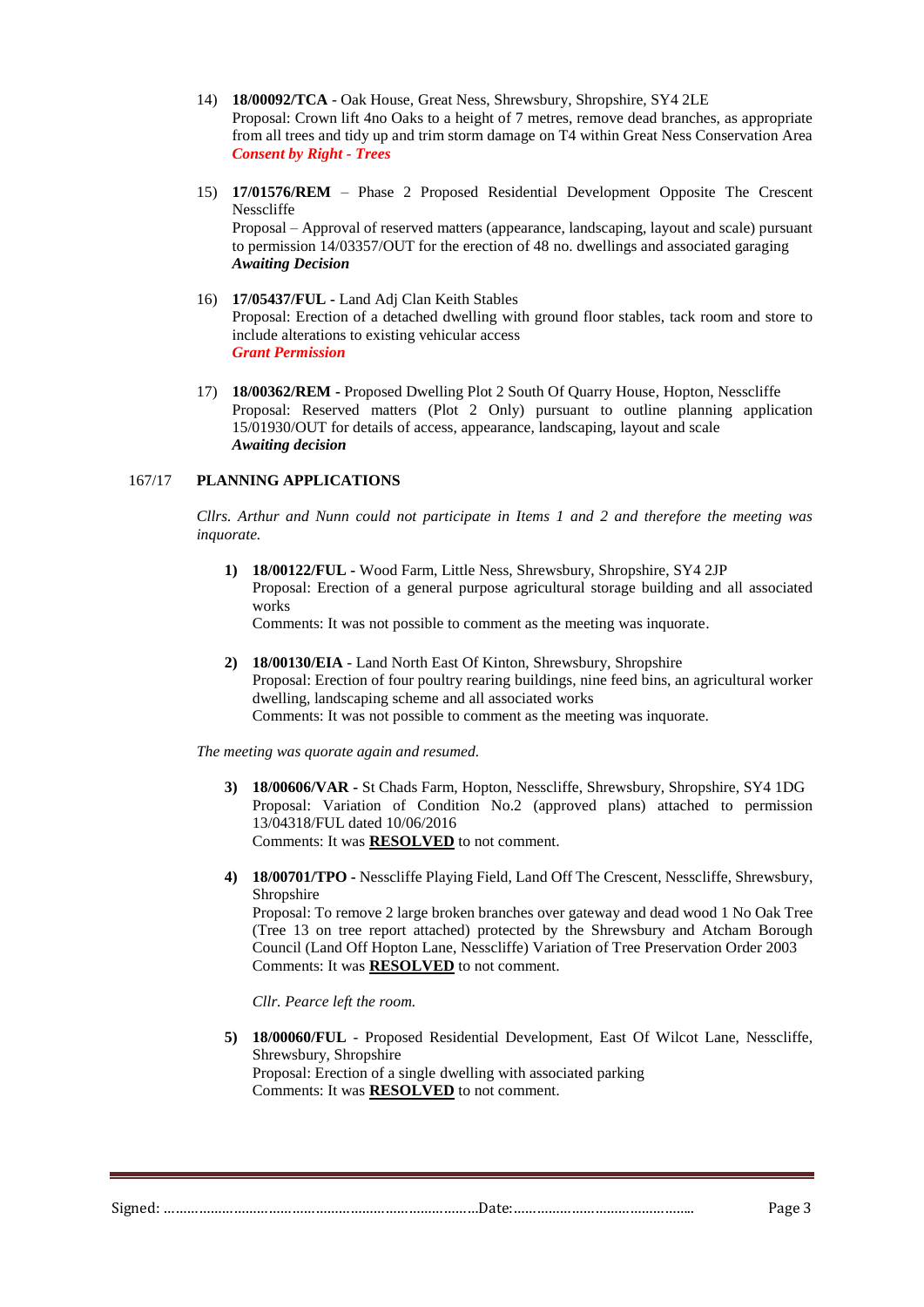*Cllr. Pearce returned to the room.*

- **6) 18/00658/FUL -** Proposed Dwelling Plot 2 South Of Quarry House, Hopton, Nesscliffe, Shrewsbury, Shropshire Proposal: Erection of 1no dwelling with detached garage; creation of access/private driveway Comments: It was **RESOLVED** to not comment.
- **7) 18/00769/FUL - The Old Police House, Nesscliffe, Shrewsbury, Shropshire, SY4 1DB** Proposal: Alterations to existing conservatory and erection of single storey rear extension Comments: It was **RESOLVED** to not comment.
- **8) 18/00756/FUL - 26 Nibs Heath, Montford Bridge, Shrewsbury, Shropshire, SY4 1HL** Proposal: Erection of a detached garage Comments: It was **RESOLVED** to not comment

# **9) 18/00886/OHL Nesscliffe Village Hall**

Proposal: To take 2<sup>nd</sup> underground line from overhead line (retrospective) Comments: It was **RESOLVED** to not comment.

#### 168/17 **PLANNING APPLICATIONS RECEIVED AFTER THE ISSUE OF THE AGENDA**

**1) 17/01576/REM -** Phase 2 Proposed Residential Development Opposite The Crescent Nesscliffe

Proposal – To consider proposed traffic calming

Comments: It was **RESOLVED** to welcome the proposals in principle but ask for stronger demarcation as enter the village - white gateway feature saying "Nesscliffe – Please drive carefully through our village" rather than re-using existing signs.

#### 169/1/.7 **PARISH MATTERS –**

*a) Play area – repairs update and tree survey*

It was **RESOLVED** to authorise the re-laying of the mats at Nesscliffe play area on the junior activity equipment. Planning permission for works to an oak subject to a TPO has been applied for.

- *b) Collapse of Adcote Mill Bridge* No further update.
- *c) Great Ness cemetery grounds maintenance*

The Environmental Maintenance Grant has been withdrawn. The clerk has therefore written to the contractor informing him that the parish council will no longer be able to employ him to carry out grounds maintenance at the cemetery.

- *d) Highways maintenance issues*
	- Sunken drain on main road through Nesscliffe near to 51 The Crescent
	- Pot holes Bonny Lane and Valeswood Lane and on main roads.
	- Great Ness by fingerpost near Rodefern Lane turn by the gallops cars parking on road often by house on corner. Cllr. Nunn to find out name of the property.

#### *e) Other matters*

A resident had reported multiple matters relating to trees and environmental maintenance. It was agreed that the parish council would report the highways matters he raised and advise him to report the other issues to Shropshire Council. Highways matters raised as follows

- Drains opposite The Three Pigeons and all along the lane to St Andrews and in the small estates adjacent to that and along the lane for the next mile or two west and the gullies and drains of the next lane leading down to the old A5 are all blocked and need a flushing of the main drain as well as digging out the blocked drains and gullies.
- Pavements sweeping/cleaning
- The old A5 was not swept after it was top-dressed last summer
- The old A5 hedge and bank from The Crescent's bus stop/lay-by towards The Three Pigeons for a distance of 30+ m needs to be cut right back and the grass removed, so that the path is at its full width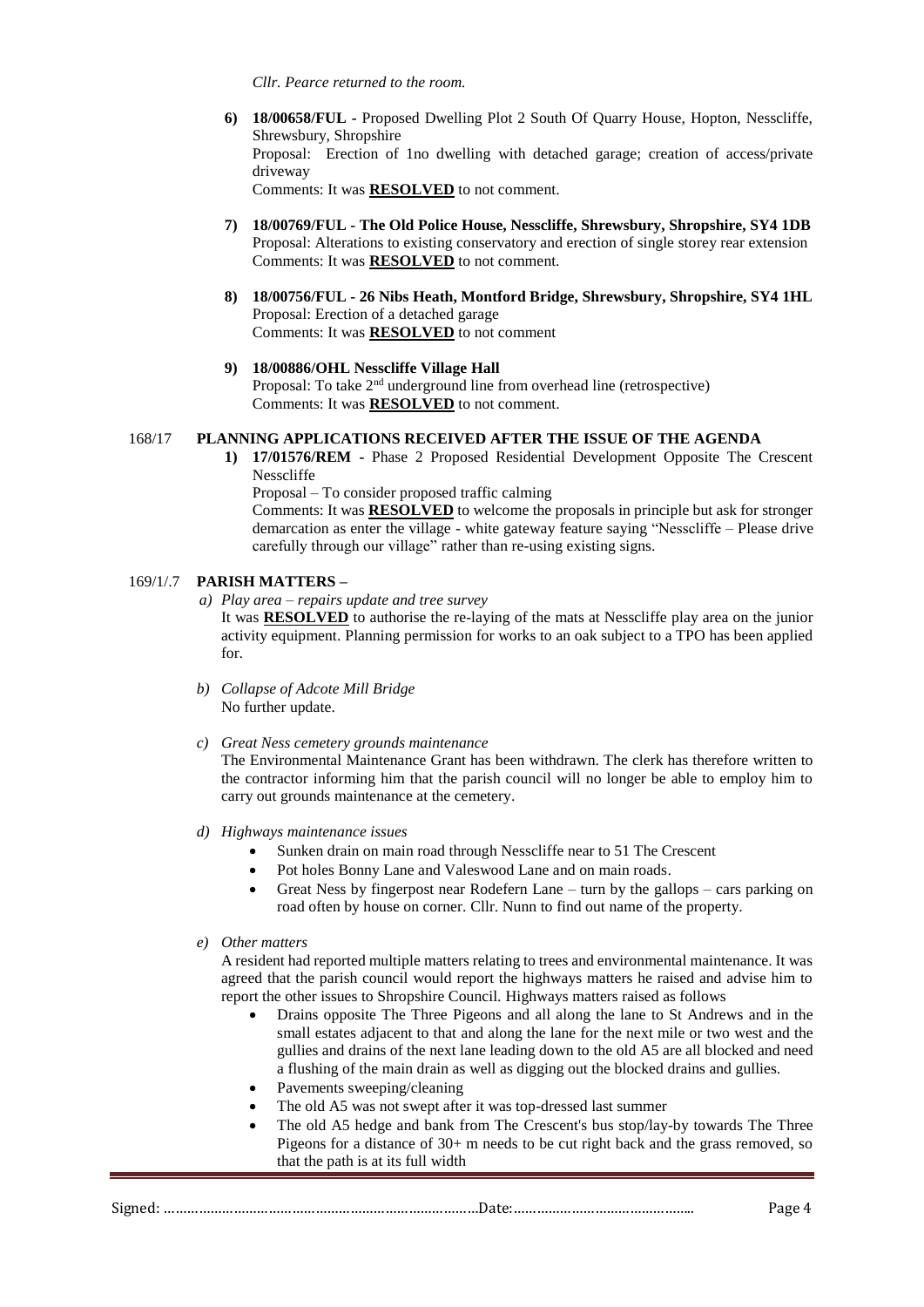The pavement at the rear of The Crescent (i.e. next to the lane leading to St Andrews School) was recently so badly repaired that a badger had dug the repair up within 4 days! The repair is 3m long, whilst the area needing repair is some 20+ m long (all the way east to the entrance to the houses)

# 170/17 **FINANCE**

*a) Budget report and bank reconciliation*

It was **RESOLVED** to approve the Q3 bank reconciliation and budget report (see appendix). In summary, this showed a total reconciled balanced of £45,492.16 as at 31<sup>st</sup> December 2017.

*b) Payments –* it was **RESOLVED** to approve the following payments.

# **Main account**

| Chq. No       | <b>Payment</b> to | <b>Description</b>     | <b>Net</b> | <b>VAT</b> | <b>Gross</b> |
|---------------|-------------------|------------------------|------------|------------|--------------|
| <b>DD</b>     | Scottish          | Electricity portacabin | £24.57     | £1.23      | £25.80       |
|               | Power             |                        |            |            |              |
| <sub>SO</sub> | R Turner          | $Salary - Feb$         | £435.54    | £0.00      | £435.54      |
| 10557         | G Taylor          | Play area repairs $\&$ | £1641.84   | £328.37    | £1970.21     |
|               |                   | hedge cutting          |            |            |              |
| 10558         | R Turner          | Expenses (less salary  | £16.73     | £0.00      | £16.73       |
|               |                   | overpaid)              |            |            |              |
| 10559         | <b>SALC</b>       | Training               | £25.00     | £0.00      | £25.00       |

*c) Income received:*

None.

*d) Internet banking* 

Cllrs. Arthur and Pearce returned forms which were signed.

# 171/17 **YOUTH CLUB**

It has been confirmed that  $£12,000$  in funding will be available to be split between the clubs in the LJC. An LJC meeting is being held on 14<sup>th</sup> March at 7pm to decide how to split the funding. Cllr. Nunn to attend, Cllr. Pearce as reserve. Numbers still circa 20. It was agreed to ask for the parish council to be on the May agenda on Baschurch PC meeting to discuss a contribution towards the youth club.

# 172/17 **CORRESPONDENCE**

#### *a) Correspondence re street lighting*

Two residents had written in regarding a fall experienced by one in Wilcott which they felt was due to street lighting not being on and being unable to see the kerb edge. No further action. The clerk advised that if the lights were to be turned back on it would be advisable to convert them to LED as SOX lanterns are being phased out by the end of 2019 due to an EU directive.

#### *b) Broadband*

Residents of Milford Hall and part of Little Ness, both served by the Baschurch no 2 BT cabinet had reported that they cannot access fibre broadband. Connecting Shropshire had advised that this cabinet is in BT's commercial programme and not covered by Connecting Shropshire and public funds can only be used to intervene where commercial companies are not planning to provide access to superfast broadband. Connecting Shropshire has asked Shropshire's MPs to seek assurances to ensure that BT stick to their commercial commitments to upgrade cabinets by the end of March 2018. However, from the latest information Baschurch cabinet no 2 is no longer in the 2017/18 plan. It had therefore been suggested that the residents may wish to escalate this matter with the CEO of Openreach. Cllr. Potter to find out how many houses it affects. It was agreed that the parish council will write to the CEO of Openreach.

#### *c) Email from AED co-ordinator*

The AED co-ordinator had written in regard to a call-out from West Midland Ambulance Service. The team were stood down as it would take at least 10 minutes to reach Nesscliffe and the ambulance was only 4 minutes away at the time. He was therefore writing to highlight that whilst the AED team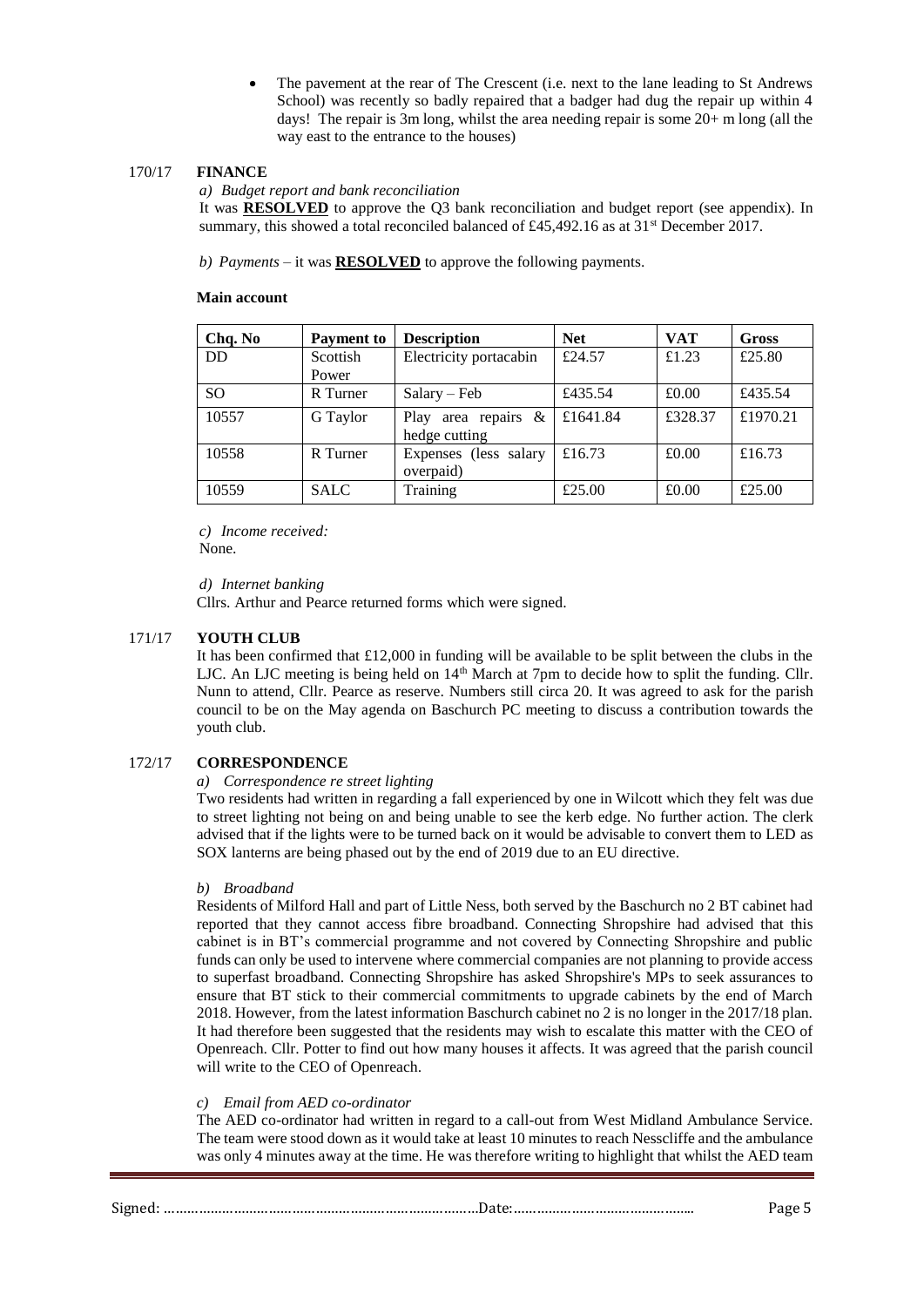in Baschurch are happy to attend wherever the AED is required, it is unlikely that they could get to Nesscliffe safely within the 10 minute limitation. He was therefore suggesting giving further consideration as to exactly how the defibrillators in the parish can be taken quickly to any patient having a cardiac arrest. A reminder will be posted on the Facebook page as to where the defibrillators are and the garage on the main road will be told where they area.

*d) Street naming consultation re development opposite The Crescent, Nesscliffe* Suggested road names for two of the roads opposite The Crescent were Ridgewood Road and Sandhurst Way. It was **RESOLVED** to make no comments.

*e) Town and Parish Council Forum 7th March* Noted.

*f) SALC Info Bulletins* Noted.

# 173/17 **ANY URGENT BUSINESS NOT COVERED BY THE AGENDA**

It was noted that the Severn Trent closure planned at Little Ness and Valeswood for 15 days from 5th March has been postponed, probably until early April 2018.

- Cllr. Pearce reported a broken footpath stile at Felton Butler (see email from Tris)
- Liam Cowden Planning Policy officer, was keen to arrange a meeting(s) with the Parish Council re the Local Plan Review and for the council to send delegates – it was agreed to get some dates from Liam
- Construction site issues re contractors parking on The Crescent and in bus shelter by development had been raised. Clerk to report to Shrewsbury Homes.

# 174/17 **NEXT MEETINGS**

*a) 3 April 2018– Council Meeting at Little Ness Village Hall*

*b) To note requests for agenda items from councillors*

Cllr. Arthur advised he will be absent for the April and May meetings and is willing to be considered for the post of Chairman at the May annual meeting.

175/17 **EXCLUSION OF THE PRESS AND PUBLIC –** It was **RESOLVED** to exclude the press and public under Public Bodies (Admission to Meetings) Act 1960, so as to discuss the following confidential matters.

# 176/17 **TREE WORKS**

Three quotes had been received. It was **RESOLVED** to appoint Canopy Tree Care.

# 177/17 **STAFFING MATTERS – PENSION SCHEME**

It was **RESOLVED** to join the Local Government Pension Scheme.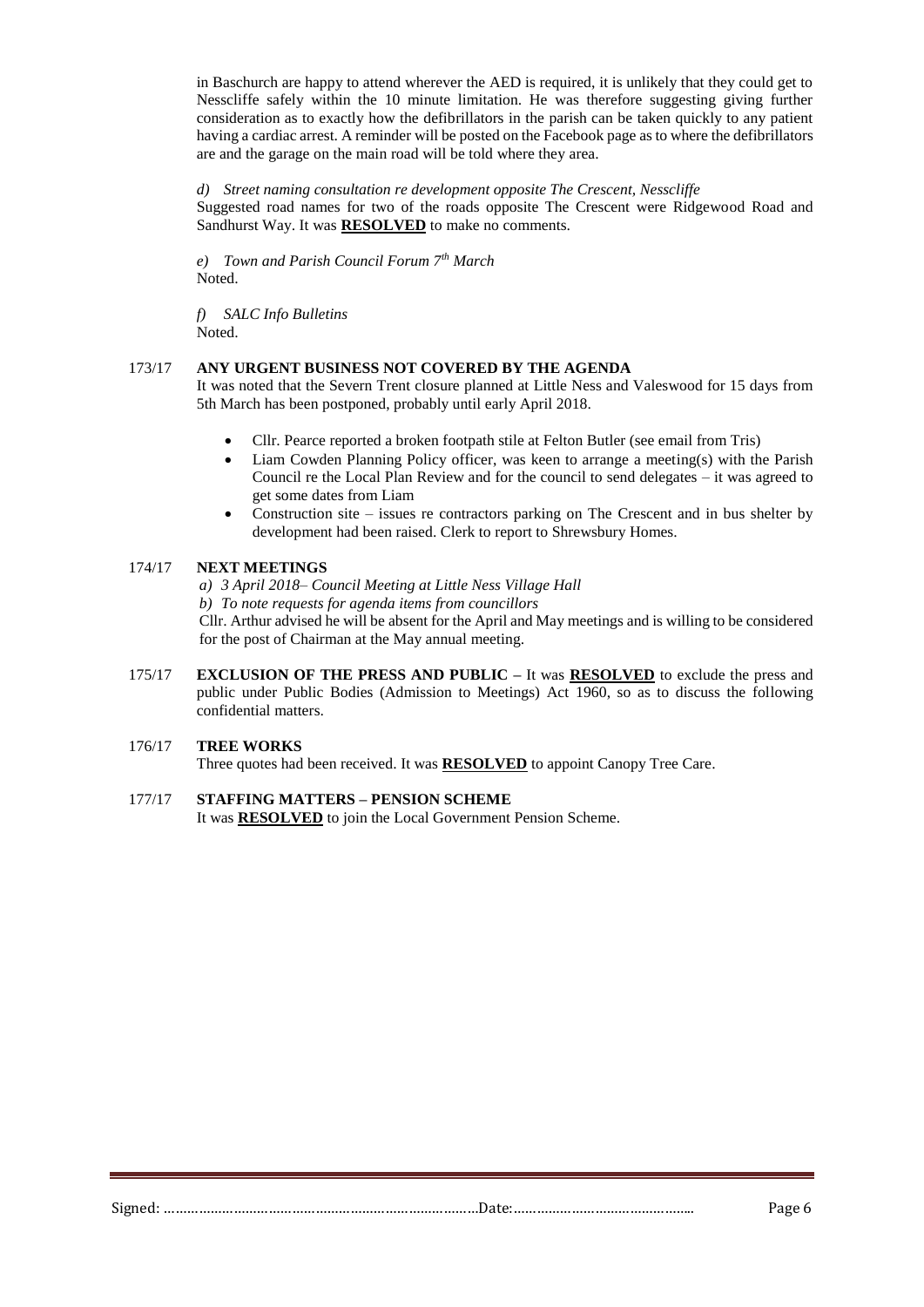# **Appendix: Q3 Bank reconciliation and budget report**

| Great Ness & Little Ness Parish Council (budget report is for Parish Council activities, not youth club) |                       |                       |                                                                              |                    |                         |                          |
|----------------------------------------------------------------------------------------------------------|-----------------------|-----------------------|------------------------------------------------------------------------------|--------------------|-------------------------|--------------------------|
| <b>RECEIPTS</b>                                                                                          |                       |                       | Actual 2016/17 Budget 2017/18 Actual Q3 2017-18 Variance in £s   % of budget |                    | received to<br>date     | <b>Explanation</b>       |
| Precept                                                                                                  | £16,604.00            | £17,230.00            | £17,230.00                                                                   | £0.00              | 100%                    |                          |
| Environmental Maintenance Grant                                                                          | £1,600.00             | £1,600.00             | £2,262.96                                                                    | £662.96            | 141%                    |                          |
| <b>Transparency Grant</b>                                                                                | £279.84               | £0.00                 | £411.99                                                                      | £411.99            |                         | Last year of grant       |
| LIC Youth Grant & donations from other parishes                                                          | £1,199.19             | £0.00                 | £2,200.98                                                                    | £2,200.98          |                         |                          |
| Neighbourhood Fund                                                                                       | £1,452.93             | £0.00                 | £8,698.82                                                                    | £8,698.82          |                         |                          |
| VAT refund                                                                                               | £0.00                 |                       | £1,464.47                                                                    | £1,464.47          |                         |                          |
| Other income                                                                                             | £900.00               | £0.00                 | £0.00                                                                        | £0.00              |                         |                          |
| <b>TOTAL RECEIPTS</b>                                                                                    | £22,035.96            | £18,830.00            | £32,269.22                                                                   | £13,439.22         | 171%                    |                          |
|                                                                                                          |                       |                       |                                                                              |                    |                         |                          |
| <b>PAYMENTS</b>                                                                                          | <b>Actual 2016/17</b> | <b>Budget 2017-18</b> | <b>Actual Q3 2017-18</b>                                                     | Varaiance in<br>£s | % of budget<br>spent to | <b>Explanation</b>       |
| <b>Administrative &amp; Establishment Costs:</b>                                                         |                       |                       |                                                                              |                    | date                    |                          |
| Clerk's Salary                                                                                           | £6,179.80             | £6,242.00             | £4,669.45                                                                    | $-£1,572.55$       | 75%                     |                          |
| HMRC Home Working Allowance                                                                              | £208.00               | £208.00               | £121.33                                                                      | $-£86.67$          | 58%                     |                          |
| Misc admin                                                                                               | £166.03               | £400.00               | £99.90                                                                       | $-£300.10$         | 25%                     | Varies                   |
|                                                                                                          |                       |                       | £0.00                                                                        | £0.00              |                         |                          |
| Software (payroll/accounts/Office 365)                                                                   |                       |                       |                                                                              |                    |                         |                          |
| Mileage                                                                                                  | £37.05                |                       | £8.55                                                                        | £8.55              |                         |                          |
| Training (Clerk/Councillors)                                                                             | £51.00                | £200.00               | £93.20                                                                       | $-£106.80$         | 47%                     | Varies                   |
| Audit (Internal & External)                                                                              | £345.00               | £300.00               | £225.00                                                                      | $-E75.00$          | 75%                     |                          |
| Insurance                                                                                                | £698.36               | £750.00               | £597.29                                                                      | $-£152.71$         | 80%                     | Cheaper quote            |
| Professional Subscriptions (SALC/SLCC)                                                                   | £418.32               | £465.00               | £390.82                                                                      | $-£74.18$          | 84%                     |                          |
| ICO Registration                                                                                         | £35.00                | £35.00                | £35.00                                                                       | £0.00              | 100%                    |                          |
| <b>Election Costs</b>                                                                                    | £0.00                 | £0.00                 | £0.00                                                                        | £0.00              |                         |                          |
| <b>GDPR</b> compliance                                                                                   |                       |                       | £0.00                                                                        | £0.00              |                         |                          |
| Sub Total Admin & Establishment                                                                          | £8,138.56             | £8,600.00             | £6,240.54                                                                    | $-E2,359.46$       | 73%                     |                          |
| Play areas - Nesscliffe & Wilcott                                                                        |                       |                       |                                                                              |                    |                         |                          |
| Grounds maintenance (grass cutting, hedges etc)                                                          | £950.00               | £1,435.00             | £0.00                                                                        | $-£1,435.00$       | 0%                      | <b>Billed Q4</b>         |
| Annual ROSPA Inspections                                                                                 | £0.00                 | £0.00                 | £265.00                                                                      | £265.00            |                         |                          |
| Interim inspections by Shropshire Council (monthly)                                                      | £0.00                 | £0.00                 | £0.00                                                                        | £0.00              |                         |                          |
| Other maintenance                                                                                        | £268.00               | £0.00                 | £913.33                                                                      | £913.33            |                         |                          |
| <b>Sub Total Play Areas</b>                                                                              | £1,218.00             | £1,435.00             | £1,178.33                                                                    | $-£256.67$         | 82%                     |                          |
| Cemetery                                                                                                 |                       |                       |                                                                              |                    |                         |                          |
| Grounds maintenance (grass cutting, hedges etc)                                                          | £1,450.00             | £1,600.00             | £1,018.00                                                                    | $-E582.00$         | 64%                     | Hedge cutting not billed |
| <b>Sub Total Cemetery</b>                                                                                | £1,450.00             | £1,600.00             | £1,018.00                                                                    | $-£582.00$         | 64%                     |                          |
|                                                                                                          |                       |                       |                                                                              |                    |                         |                          |
| <b>Street Lighting</b>                                                                                   | £245.28               | £500.00               |                                                                              | $-£378.44$         | 24%                     |                          |
| Electricity                                                                                              |                       |                       | £121.56                                                                      |                    |                         | Lights turned off        |
| Maintenance / Inspections                                                                                | £695.00               |                       | £362.00                                                                      | £362.00            |                         |                          |
| <b>Sub Total Street Lighting</b>                                                                         | £940.28               | £500.00               | £483.56                                                                      | $-£16.44$          | 97%                     |                          |
| <b>Nesscliffe Youth Club</b>                                                                             |                       |                       |                                                                              |                    |                         |                          |
| Youth worker                                                                                             | £3,500.00             | £3,500.00             | £3,500.00                                                                    | £0.00              | 100%                    | <b>Billed upfront</b>    |
| <b>Sub Total Youth Club</b>                                                                              | £3,500.00             | £3,500.00             | £3,500.00                                                                    | £0.00              | 100%                    |                          |
| Projects/Grants                                                                                          |                       |                       |                                                                              |                    |                         |                          |
| British Legion Poppy Appeal                                                                              | £34.00                | £40.00                | £34.00                                                                       | $-£6.00$           | 85%                     | Less than anticipated    |
| Portacabin                                                                                               | £194.74               | £200.00               | £99.09                                                                       | $-£100.91$         | 50%                     | Electricity              |
| Village Hall Donations                                                                                   | £1,000.00             | £1,000.00             | £0.00                                                                        | $-E1,000.00$       |                         | Paid Q4                  |
| GPC grants                                                                                               | £100.00               | £100.00               | £0.00                                                                        | $-£100.00$         |                         | Discretionary            |
| Wilcott dog bin waste collection                                                                         | £0.00                 | £340.00               | £0.00                                                                        | $-E340.00$         |                         |                          |
| Car park waste collection                                                                                | £0.00                 | £400.00               | £0.00                                                                        | $-£400.00$         |                         |                          |
| Neighbourhood CIL                                                                                        | £1,800.93             | £0.00                 | £0.00                                                                        | £0.00              |                         |                          |
| Defibrillator                                                                                            | £2,861.45             | £0.00                 | £0.00                                                                        | £0.00              |                         |                          |
| <b>Sub Total Projects/Grants</b>                                                                         | £5,991.12             | £2,080.00             | £133.09                                                                      | $-£1,946.91$       | 6%                      |                          |
| <b>Asset Management</b>                                                                                  |                       |                       |                                                                              |                    |                         |                          |
| Bus shelter cleaning                                                                                     | £150.00               | £200.00               | £160.00                                                                      | $-£40.00$          | 80%                     |                          |
| Bus shelter maintenance                                                                                  | £0.00                 | £200.00               | £0.00                                                                        | $-E200.00$         | 0%                      | Maintenance not needed   |
| Noticeboards                                                                                             | £791.00               | £0.00                 | £690.00                                                                      | £690.00            |                         | Maintenance              |
| War memorials                                                                                            | £0.00                 | £0.00                 | £0.00                                                                        | £0.00              |                         |                          |
| Footpath maintenance                                                                                     | £165.00               | £165.00               | £0.00                                                                        | $-£165.00$         | 0%                      |                          |
|                                                                                                          |                       | £565.00               | £850.00                                                                      | £285.00            |                         |                          |
| <b>Sub Total Asset Management</b>                                                                        | £1,106.00             |                       |                                                                              |                    | 150%                    |                          |
| Other                                                                                                    |                       |                       |                                                                              |                    |                         |                          |
| Contingency                                                                                              | £4.00                 | £150.00               | £340.46                                                                      | £190.46            | 227%                    | Office costs             |
| VAT                                                                                                      | £1,384.98             |                       | £681.07                                                                      | £681.07            |                         |                          |
| Sub Total Other                                                                                          | £1,388.98             | £150.00               | £1,021.53                                                                    | £871.53            | 681%                    |                          |
| <b>GRAND TOTAL PAYMENTS</b>                                                                              | £23,732.94            | £18,430.00            | £14,425.05                                                                   | $-£4,004.95$       | 78%                     |                          |

Signed: ………………………………………………………………………Date:……………………………………….. Page 7